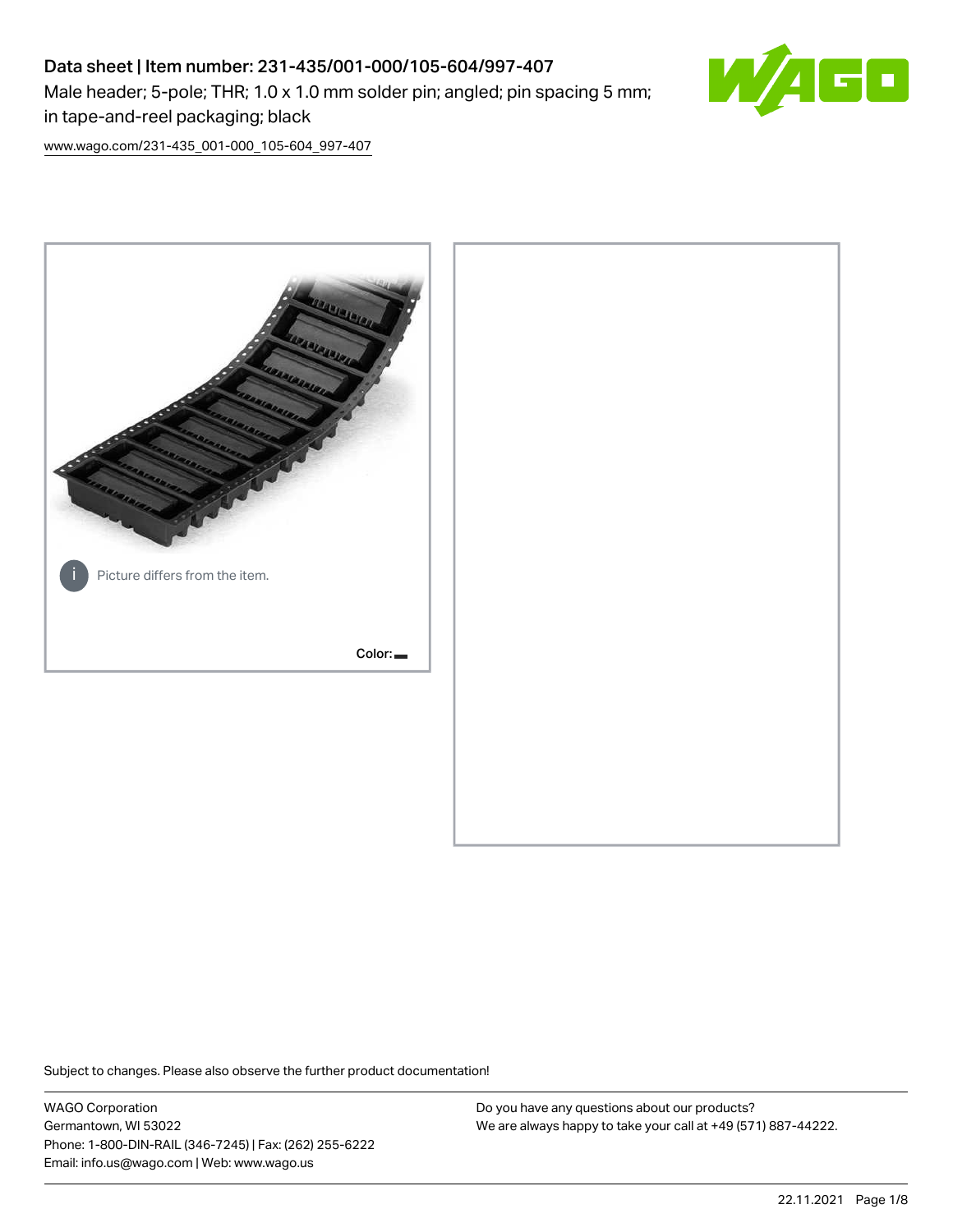

Dimensions in mm

 $L =$  (pole no.  $-1$ ) x pin spacing  $+8.2$  mm

 $L_1 = L + 4.8$  mm

 $L_2 = L_1 + 7.2$  mm

Dimensions in mm

W = tape width

R = feed direction

Subject to changes. Please also observe the further product documentation!

WAGO Corporation Germantown, WI 53022 Phone: 1-800-DIN-RAIL (346-7245) | Fax: (262) 255-6222 Email: info.us@wago.com | Web: www.wago.us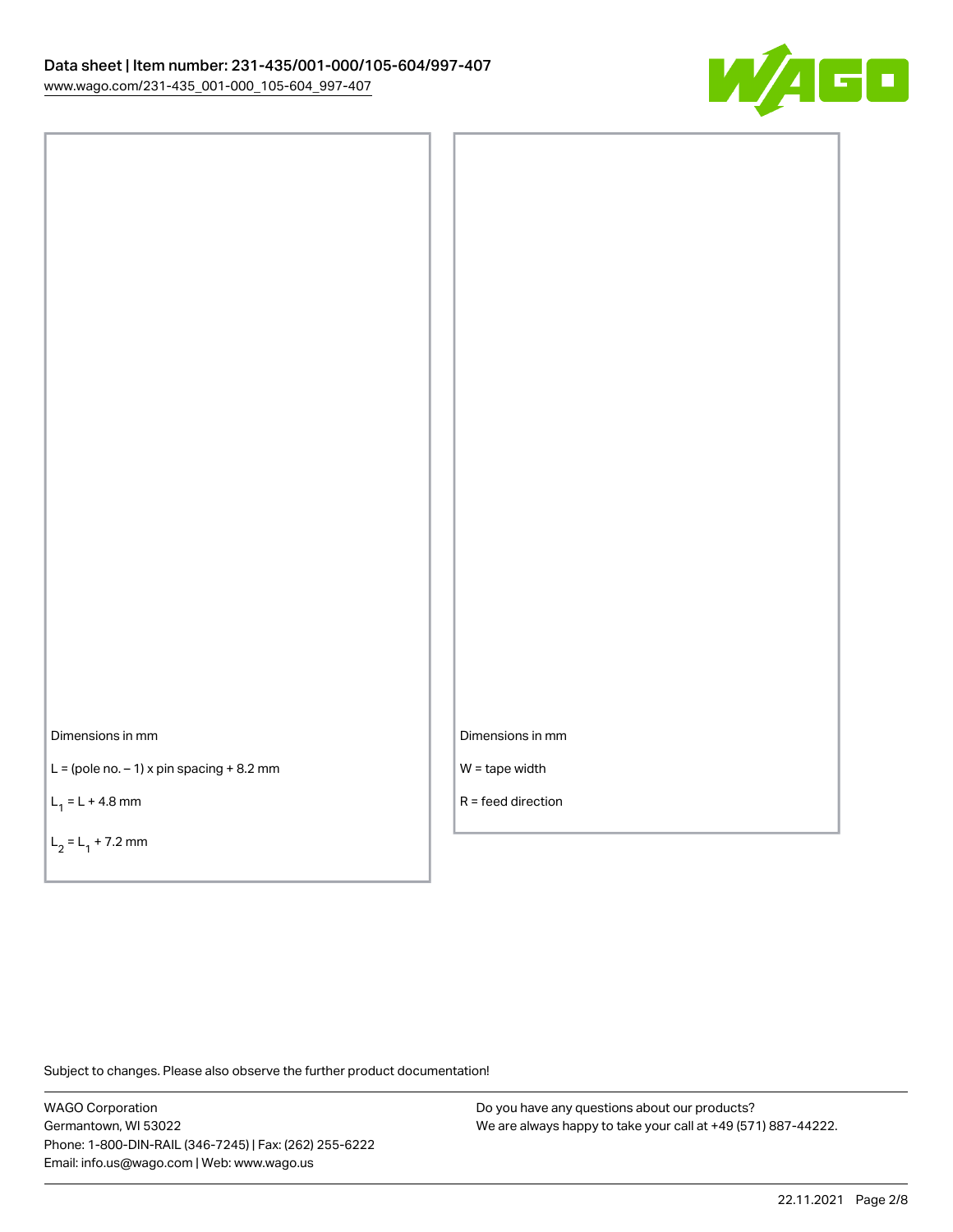

Dimensions in mm

Pin position in tape-and-reel packaging

#### Item description

- **THR** male headers for reflow soldering in SMT applications
- $\blacksquare$ Available in tape-and-reel packaging for automated pick-and-place PCB assembly
- $\blacksquare$ Also available in bulk packaging for manual placement
- $\blacksquare$ Male headers may be mounted horizontally or vertically
- **With coding fingers**

Subject to changes. Please also observe the further product documentation!

WAGO Corporation Germantown, WI 53022 Phone: 1-800-DIN-RAIL (346-7245) | Fax: (262) 255-6222 Email: info.us@wago.com | Web: www.wago.us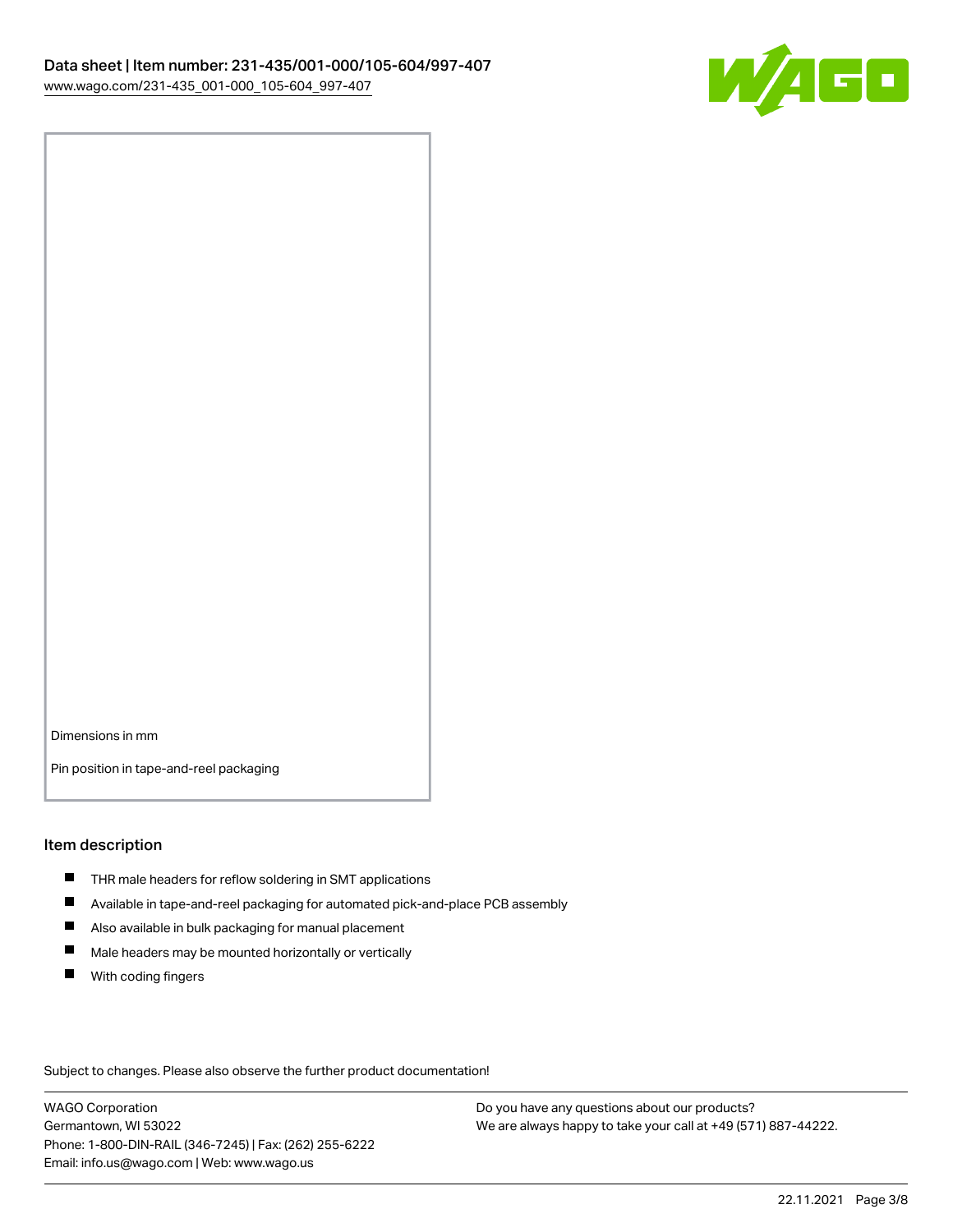

### Data Notes

| Safety information 1 | The MCS-MULTI CONNECTION SYSTEM includes connectors<br>without breaking capacity in accordance with DIN EN 61984. When<br>used as intended, these connectors must not be connected<br>/disconnected when live or under load. The circuit design should<br>ensure header pins, which can be touched, are not live when<br>unmated. |
|----------------------|-----------------------------------------------------------------------------------------------------------------------------------------------------------------------------------------------------------------------------------------------------------------------------------------------------------------------------------|
| Variants:            | Other pole numbers<br>Gold-plated or partially gold-plated contact surfaces<br>Other versions (or variants) can be requested from WAGO Sales or<br>configured at https://configurator.wago.com/                                                                                                                                   |

# Electrical data

### IEC Approvals

| Ratings per                 | IEC/EN 60664-1                                                        |
|-----------------------------|-----------------------------------------------------------------------|
| Rated voltage (III / 3)     | 320 V                                                                 |
| Rated surge voltage (III/3) | 4 <sub>k</sub> V                                                      |
| Rated voltage (III/2)       | 320 V                                                                 |
| Rated surge voltage (III/2) | 4 <sub>k</sub> V                                                      |
| Nominal voltage (II/2)      | 630 V                                                                 |
| Rated surge voltage (II/2)  | 4 <sub>k</sub> V                                                      |
| Rated current               | 12A                                                                   |
| Legend (ratings)            | $(III / 2)$ $\triangle$ Overvoltage category III / Pollution degree 2 |

# UL Approvals

| Approvals per                  | UL 1059 |
|--------------------------------|---------|
| Rated voltage UL (Use Group B) | 300 V   |
| Rated current UL (Use Group B) | 10 A    |
| Rated voltage UL (Use Group D) | 300 V   |
| Rated current UL (Use Group D) | 10 A    |

#### Ratings per UL

| Rated voltage UL 1977 | 600 V |
|-----------------------|-------|
| Rated current UL 1977 | 10 A  |

Subject to changes. Please also observe the further product documentation!

| <b>WAGO Corporation</b>                                | Do you have any questions about our products?                 |
|--------------------------------------------------------|---------------------------------------------------------------|
| Germantown, WI 53022                                   | We are always happy to take your call at +49 (571) 887-44222. |
| Phone: 1-800-DIN-RAIL (346-7245)   Fax: (262) 255-6222 |                                                               |
| Email: info.us@wago.com   Web: www.wago.us             |                                                               |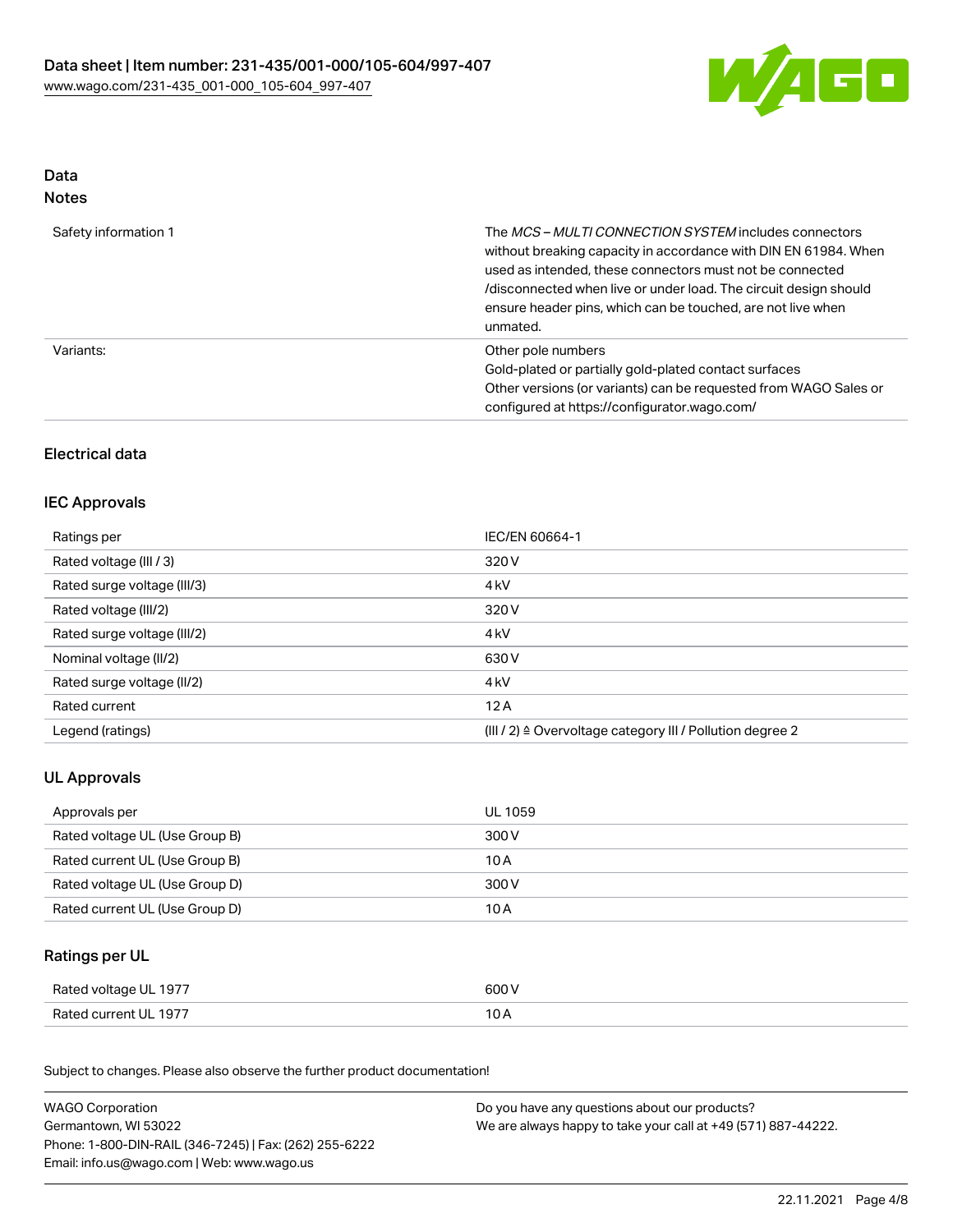

# CSA Approvals

| Approvals per                   | <b>CSA</b> |
|---------------------------------|------------|
| Rated voltage CSA (Use Group B) | 300 V      |
| Rated current CSA (Use Group B) | 10 A       |
| Rated voltage CSA (Use Group D) | 300 V      |
| Rated current CSA (Use Group D) | 10 A       |

# Connection data

| Total number of potentials |  |
|----------------------------|--|
| Number of connection types |  |
| Number of levels           |  |

#### Connection 1

| Number of poles |  |
|-----------------|--|
|-----------------|--|

# Physical data

| Pin spacing                              | 5 mm / 0.197 inch    |
|------------------------------------------|----------------------|
| Width                                    | 28.2 mm / 1.11 inch  |
| Height                                   | 10.8 mm / 0.425 inch |
| Height from the surface                  | 8.4 mm / 0.331 inch  |
| Depth                                    | 12 mm / 0.472 inch   |
| Solder pin length                        | $2.4 \text{ mm}$     |
| Solder pin dimensions                    | $1 \times 1$ mm      |
| Plated through-hole diameter (THR)       | $1.4$ $(+0.1)$ mm    |
| Reel diameter of tape-and-reel packaging | 330 mm               |
| Tape width                               | 56 mm                |

#### Plug-in connection

| Contact type (pluggable connector) | Male connector/plug |
|------------------------------------|---------------------|
| Connector (connection type)        | for PCB             |
| Mismating protection               | No                  |
| Mating direction to the PCB        | 0°                  |
| Locking of plug-in connection      | Without             |

Subject to changes. Please also observe the further product documentation!

| <b>WAGO Corporation</b>                                | Do you have any questions about our products?                 |
|--------------------------------------------------------|---------------------------------------------------------------|
| Germantown, WI 53022                                   | We are always happy to take your call at +49 (571) 887-44222. |
| Phone: 1-800-DIN-RAIL (346-7245)   Fax: (262) 255-6222 |                                                               |
| Email: info.us@wago.com   Web: www.wago.us             |                                                               |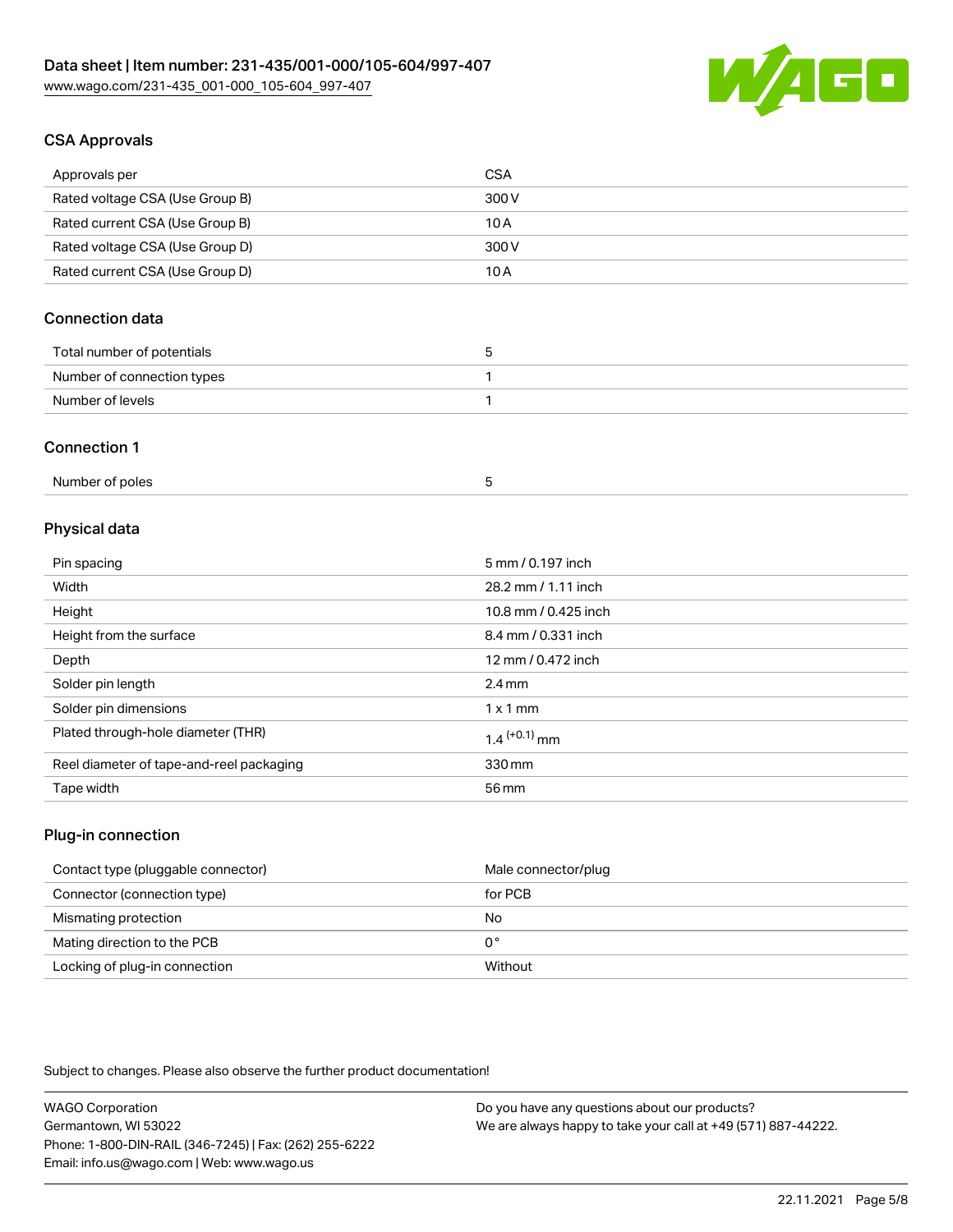

#### PCB contact

| PCB Contact                         | THR                                      |
|-------------------------------------|------------------------------------------|
| Solder pin arrangement              | over the entire male connector (in-line) |
| Number of solder pins per potential |                                          |

#### Material data

| Color                       | black                                 |
|-----------------------------|---------------------------------------|
| Material group              |                                       |
| Insulation material         | Polyphthalamide (PPA GF)              |
| Flammability class per UL94 | V0                                    |
| Contact material            | Electrolytic copper $(E_{\text{Cl}})$ |
| Contact plating             | tin-plated                            |
| Fire load                   | 0.039 MJ                              |
| Weight                      | 1.4g                                  |

#### Environmental requirements

| Limit temperature range<br>$+100 °C$<br>-60 |  |
|---------------------------------------------|--|
|---------------------------------------------|--|

#### Commercial data

| Product Group         | 3 (Multi Conn. System) |
|-----------------------|------------------------|
| PU (SPU)              | 170 Stück              |
| Packaging type        | box                    |
| Country of origin     | DE                     |
| <b>GTIN</b>           | 4055143656412          |
| Customs tariff number | 8536694040             |

#### Approvals / Certificates

#### Country specific Approvals

| Logo             | Approval                               | <b>Additional Approval Text</b> | Certificate<br>name |
|------------------|----------------------------------------|---------------------------------|---------------------|
| Æ<br>$\bf\omega$ | <b>CSA</b><br>DEKRA Certification B.V. | C <sub>22.2</sub>               | 1466354             |

Subject to changes. Please also observe the further product documentation!

| <b>WAGO Corporation</b>                                | Do you have any questions about our products?                 |
|--------------------------------------------------------|---------------------------------------------------------------|
| Germantown, WI 53022                                   | We are always happy to take your call at +49 (571) 887-44222. |
| Phone: 1-800-DIN-RAIL (346-7245)   Fax: (262) 255-6222 |                                                               |
| Email: info.us@wago.com   Web: www.wago.us             |                                                               |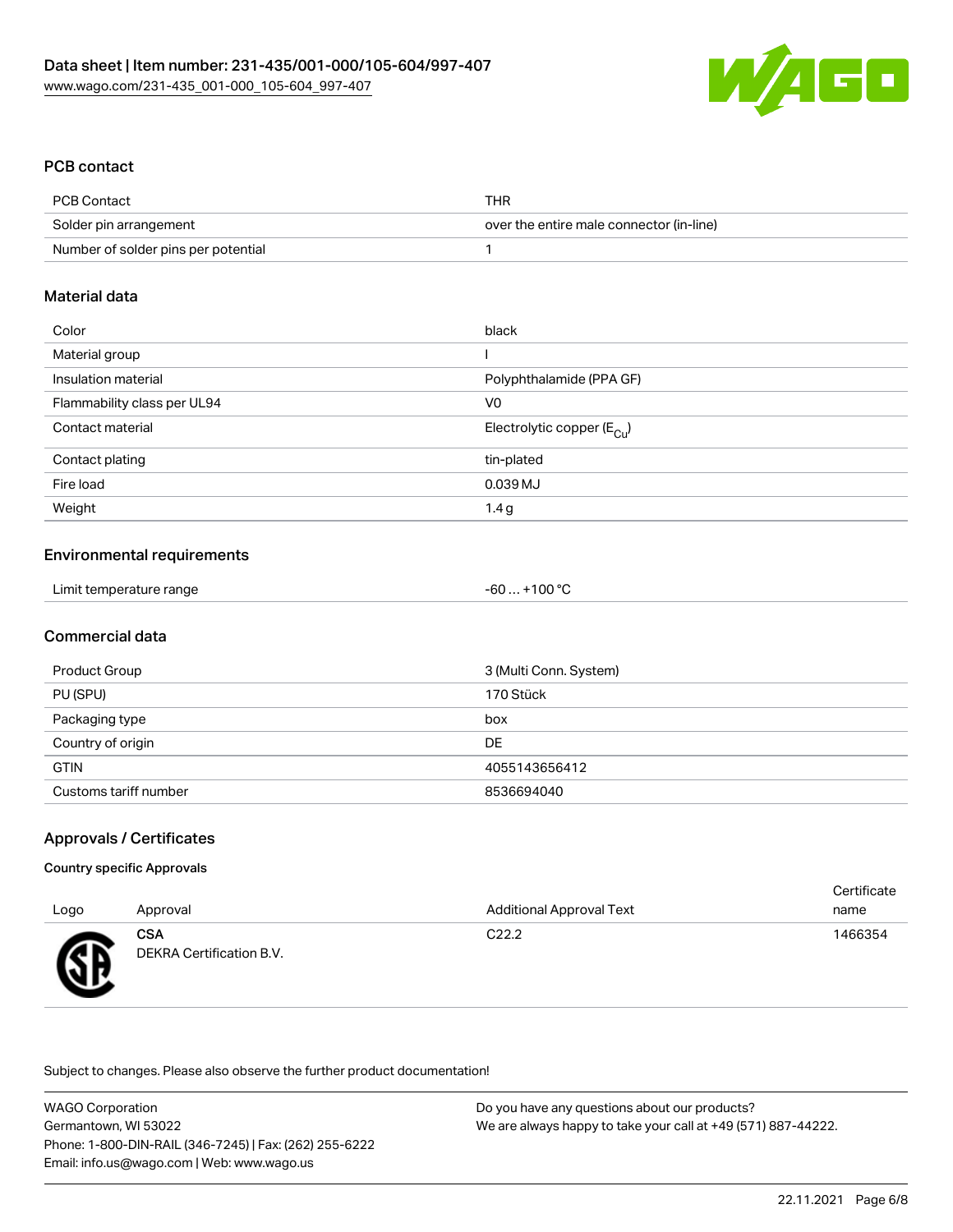

# **Counterpart**



Item no.231-105/026-000 Female plug; 5-pole; 12 AWG max; pin spacing 5 mm; 1 conductor per pole; gray [www.wago.com/231-105/026-000](https://www.wago.com/231-105/026-000)

#### Optional accessories

| Coding                                                  |                                                                                                                                                                                      |                      |          |
|---------------------------------------------------------|--------------------------------------------------------------------------------------------------------------------------------------------------------------------------------------|----------------------|----------|
| Intermediate plate                                      |                                                                                                                                                                                      |                      |          |
|                                                         | Item no.: 231-500<br>Spacer; for formation of groups; light gray                                                                                                                     | www.wago.com/231-500 |          |
| Coding                                                  |                                                                                                                                                                                      |                      |          |
|                                                         | Item no.: 231-129<br>Coding key; snap-on type; light gray                                                                                                                            | www.wago.com/231-129 |          |
| <b>Downloads</b><br><b>CAD files</b><br><b>CAE</b> data | EPLAN Data Portal 231-435/001-000/105-604/997-407                                                                                                                                    | <b>URL</b>           | Download |
|                                                         | <b>Environmental Product Compliance</b>                                                                                                                                              |                      |          |
| <b>Compliance Search</b>                                |                                                                                                                                                                                      |                      |          |
|                                                         | Environmental Product Compliance 231-435/001-000/105-604/997-407<br>THR male header; 1.0 x 1.0 mm solder pin; angled; in tape-and-reel packaging; Pin<br>spacing 5 mm; 5-pole; black | <b>URL</b>           | Download |

#### Installation Notes

Subject to changes. Please also observe the further product documentation!

WAGO Corporation Germantown, WI 53022 Phone: 1-800-DIN-RAIL (346-7245) | Fax: (262) 255-6222 Email: info.us@wago.com | Web: www.wago.us